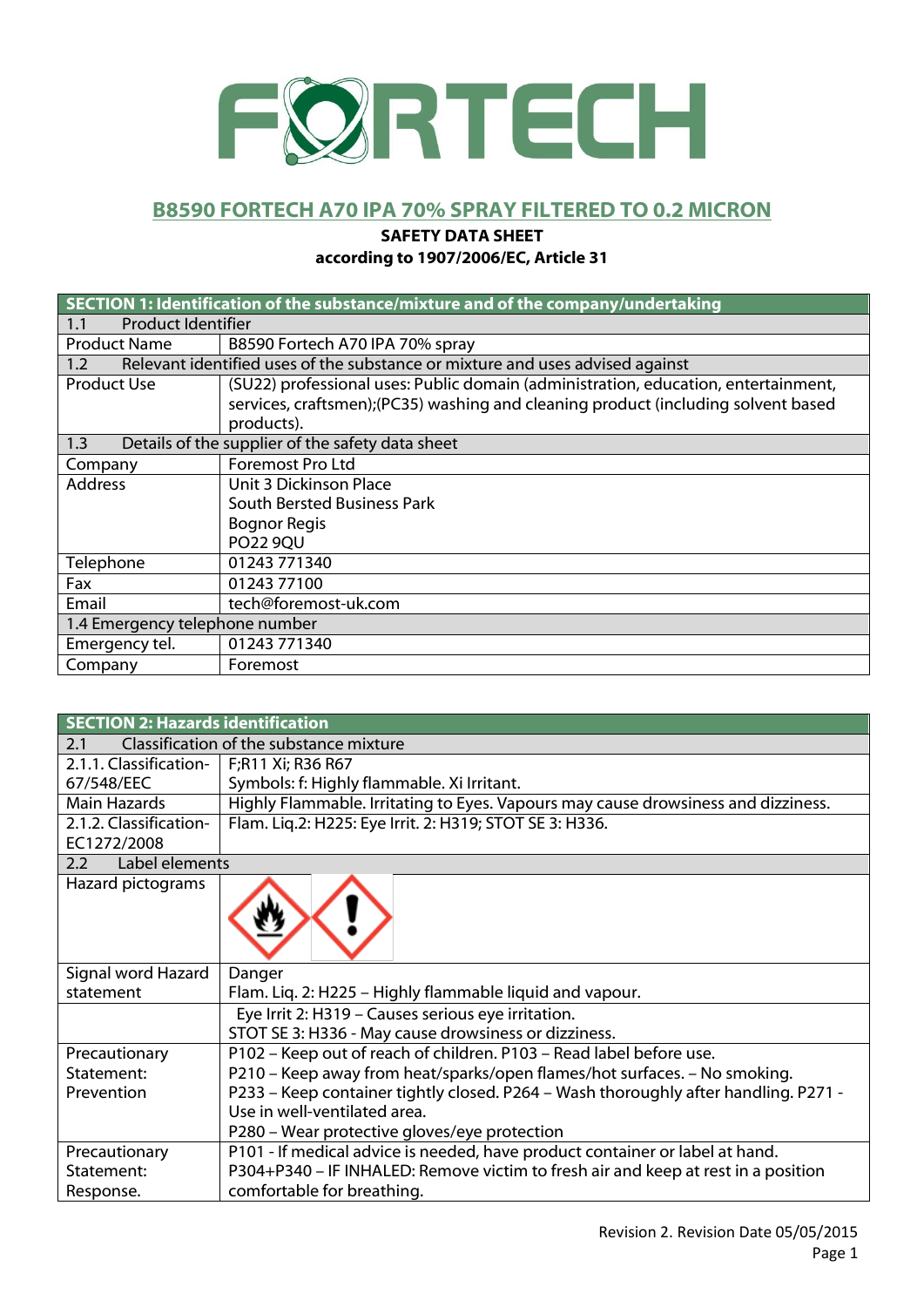

|                             | P305+P353+P338 - IF IN EYES: Rinse cautiously with water for several minutes.           |
|-----------------------------|-----------------------------------------------------------------------------------------|
|                             | Remove contact lenses, if present to do. Continue rinsing.                              |
|                             | P312 - Call a POISON CENTER or doctor/ physician if you feel unwell. P337+P313 - If     |
|                             | eye irritation persists: Get Medical advice/Attention. P370+P378 - In case of fire: Use |
|                             | extinguishing media appropriate to the surrounding fire conditions. Alcohol resistant   |
|                             | foam, Carbon dioxide (CO2) for extinction.                                              |
| Precautionary               | P403+P233 - Store in a well-ventilated place. Keep container tightly closed.            |
| <b>Statement: Storage</b>   | P403+P235 - Store in a well-ventilated place. Keep cool.                                |
|                             | P405 - Store locked up.                                                                 |
| Precautionary               | P501 - Dispose of contents/container to a licensed waste disposal company in            |
| Statement:                  | compliance with local and national regulations.                                         |
| Disposal                    |                                                                                         |
| <b>Other Hazards</b><br>2.3 |                                                                                         |
| <b>Other Hazards</b>        | Other hazards This product does not contain any PBT or VPvB substances                  |
| Further information         |                                                                                         |
| Detergent labelling         | 70%v/v Isopropyl Alcohol                                                                |
|                             |                                                                                         |

| SECTION 3: Composition/Information on ingredients |                   |               |              |                        |           |                        |
|---------------------------------------------------|-------------------|---------------|--------------|------------------------|-----------|------------------------|
| 3.1                                               | <b>Substances</b> |               |              |                        |           |                        |
| 67/548/EEC / 1999/45/EC                           |                   |               |              |                        |           |                        |
| Chemical                                          | Index No          | <b>CAS No</b> | <b>EC No</b> | Reach                  | Conc.     | Classification         |
| Name                                              |                   |               |              | <b>Registration No</b> | $(\%w/w)$ |                        |
| Isopropanol                                       | 603-117-00-0      | $67 - 63 - 0$ | 200-661-7    |                        | 60 - 70%  | F;R11 Xi: R36 R67      |
| (Propan-2-ol)                                     |                   |               |              |                        |           |                        |
| 67/548/EEC / 1999/45/EC                           |                   |               |              |                        |           |                        |
| Chemical                                          | Index No          | <b>CAS No</b> | <b>EC No</b> | Reach                  | Conc.     | Classification         |
| Name                                              |                   |               |              | <b>Registration No</b> | $(\%w/w)$ |                        |
| Isopropanol                                       | 603-117-00-0      | $67 - 63 - 0$ | 200-661-7    |                        | 60 - 70%  | Flam. Lig.2: H225: Eye |
| (Propan-2-ol)                                     |                   |               |              |                        |           | Irrit.2:               |
|                                                   |                   |               |              |                        |           | H319; STOT SE 3; H336: |
| 3.2<br><b>Mixtures</b>                            |                   |               |              |                        |           |                        |
| See section 3.1 for further information           |                   |               |              |                        |           |                        |

| <b>SECTION 4: First aid measures</b>                                              |                                                                                          |  |  |
|-----------------------------------------------------------------------------------|------------------------------------------------------------------------------------------|--|--|
| 4.1                                                                               | Description of first aid measures                                                        |  |  |
| Inhalation                                                                        | IF INHALED: Remove victim to fresh air and keep at rest in a position comfortable for    |  |  |
|                                                                                   | breathing. Seek medical attention if irritation or symptoms persist.                     |  |  |
| <b>Eye Contact</b>                                                                | Rinse immediately with plenty of water for 15 minutes holding the eyelids open. Seek     |  |  |
|                                                                                   | medical attention if irritation or symptoms persist.                                     |  |  |
| <b>Skin Contact</b>                                                               | No irritation expected. Wash off immediately with plenty of soap and water. Seek         |  |  |
|                                                                                   | medical attention if irritation or symptoms persist.                                     |  |  |
| Ingestion                                                                         | Rinse mouth thoroughly. DO NOT INDUCE VOMITING. Seek medical attention if                |  |  |
|                                                                                   | irritation or symptoms persist.                                                          |  |  |
| 4.2                                                                               | Most important symptoms and effects, both acute and delayed                              |  |  |
| Inhalation                                                                        | Vapours may cause drowsiness and dizziness.                                              |  |  |
| <b>Eye Contact</b>                                                                | Causes serious eye irritation.                                                           |  |  |
| <b>Skin Contact</b>                                                               | No specific symptoms noted.                                                              |  |  |
| Ingestion                                                                         | No specific symptoms noted.                                                              |  |  |
| Indication of any immediate medical attention and special treatment needed<br>4.3 |                                                                                          |  |  |
|                                                                                   | If you feel unwell seek medical advice (show the label where possible) no specific first |  |  |
|                                                                                   | aid measures noted.                                                                      |  |  |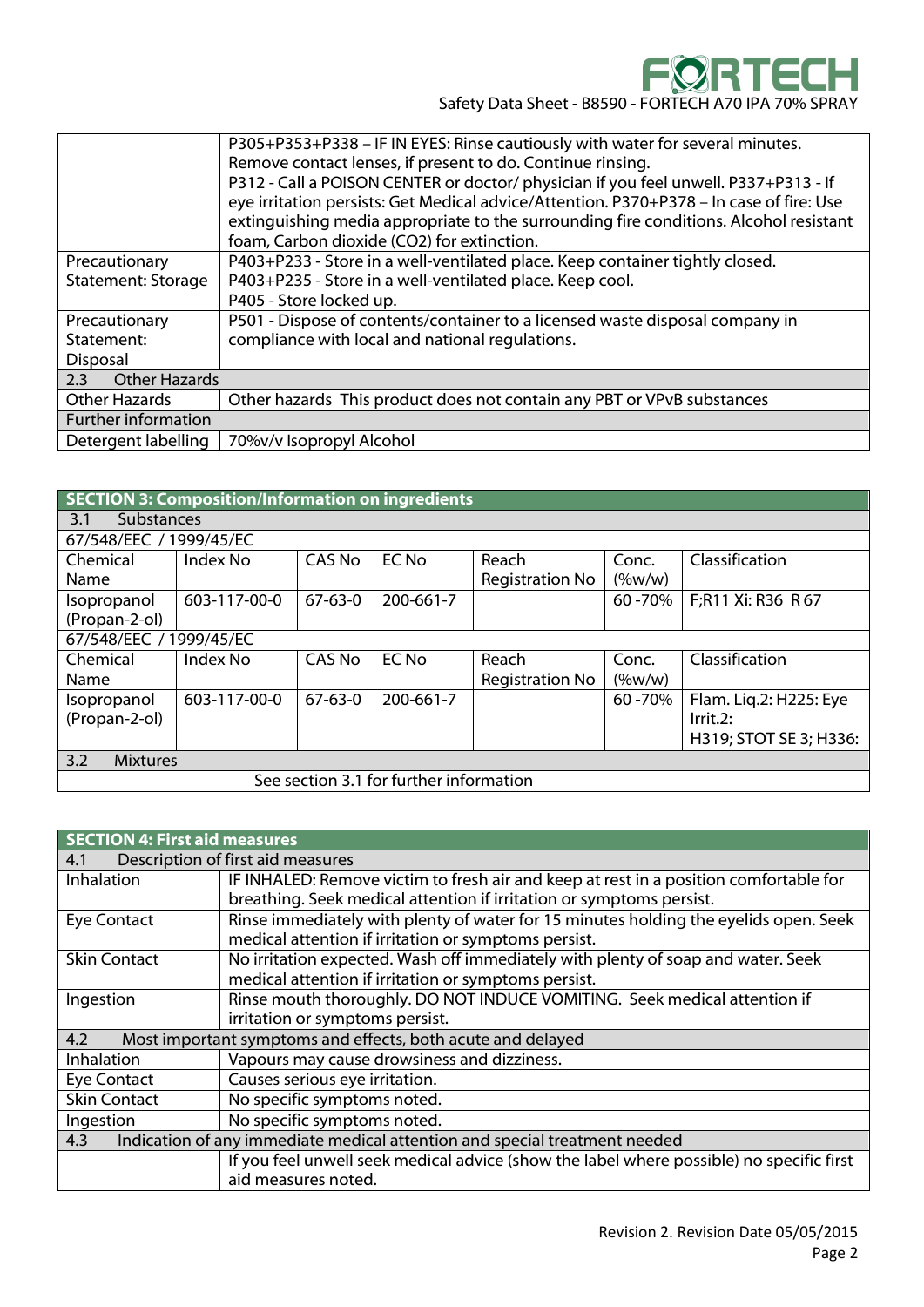|     | <b>SECTION 5: Fire fighting methods</b> |                                                                                     |  |
|-----|-----------------------------------------|-------------------------------------------------------------------------------------|--|
| 5.1 | Extinguishing media                     |                                                                                     |  |
|     |                                         | Alcohol resistant foam. Carbon dioxide (CO2) Use extinguishing media appropriate to |  |
|     |                                         | the surrounding fire conditions.                                                    |  |
| 5.2 |                                         | Special hazards arising from the substance or mixture                               |  |
|     |                                         | Vapour may travel considerable distance to source of ignition and flash back.       |  |
| 5.3 | Advice for fire fighters                |                                                                                     |  |
|     |                                         | Protective equipment. Wear suitable respiratory equipment when necessary.           |  |

|     | SECTION 6: Accidental release measures |                                                                                                                                                                                          |  |
|-----|----------------------------------------|------------------------------------------------------------------------------------------------------------------------------------------------------------------------------------------|--|
| 6.1 |                                        | Personal precautions, protective equipment and emergency procedures                                                                                                                      |  |
|     |                                        | Eliminate all sources of ignition. Ensure adequate ventilation of the working area.<br>Avoid contact with skin and eyes. Surfaces contaminated with the product will<br>become slippery. |  |
| 6.2 | <b>Environmental precautions</b>       |                                                                                                                                                                                          |  |
|     |                                        | Do not allow product to enter drains. Do not flush into surface water.                                                                                                                   |  |
| 6.3 |                                        | Methods and material for containment and cleaning up                                                                                                                                     |  |
|     |                                        | Transfer to suitable, labelled container for disposal.                                                                                                                                   |  |
| 6.4 | Reference to other sections            |                                                                                                                                                                                          |  |
|     |                                        | For waste disposal see section 13.                                                                                                                                                       |  |

| <b>SECTION 7: Handling and storage</b>                         |                                                                                                                                                                                                                                                                                                                                                                                                                                                                                  |  |
|----------------------------------------------------------------|----------------------------------------------------------------------------------------------------------------------------------------------------------------------------------------------------------------------------------------------------------------------------------------------------------------------------------------------------------------------------------------------------------------------------------------------------------------------------------|--|
| 7.1 Precautions for safe handling                              |                                                                                                                                                                                                                                                                                                                                                                                                                                                                                  |  |
|                                                                | Avoid sparks, flames, heat and sources of ignition. Vapour may travel considerable<br>distance to source of ignition and flash back. Take precautionary measures against<br>static discharge, Avoid contact with skin and eyes. Wear protective gloves/eye<br>protection. Do not eat drink or smoke in areas where this product is used or stored.<br>Wash hands after handling the product. Adopt best manual handling considerations<br>when handling, carrying or dispensing. |  |
| 7.2 Conditions for safe storage, including any compatibilities |                                                                                                                                                                                                                                                                                                                                                                                                                                                                                  |  |
|                                                                | Keep out of the reach of children. Keep in a cool, dry, well ventilated area. Keep<br>containers tightly closed. Store in correctly labelled containers.                                                                                                                                                                                                                                                                                                                         |  |
| 7.3 Specific end use(s)                                        |                                                                                                                                                                                                                                                                                                                                                                                                                                                                                  |  |
|                                                                | Restricted to professional users.                                                                                                                                                                                                                                                                                                                                                                                                                                                |  |

| SECTION 8: Exposure controls/personal protection |  |                                                                                |                              |  |
|--------------------------------------------------|--|--------------------------------------------------------------------------------|------------------------------|--|
| 8.1 Control parameters                           |  |                                                                                |                              |  |
| 8.1.1 Exposure limit                             |  | Isopropanol (Propan-2-ol)                                                      |                              |  |
| values                                           |  | WEL 8-hr limit ppm: 400                                                        | WEL 8-hr limit mg/m3: 999    |  |
|                                                  |  | WEL 15 min limit ppm: 500                                                      | WEL 15-min limit mg/m2: 1250 |  |
| 8.2 Exposure controls                            |  |                                                                                |                              |  |
| 8.2.1 Appropriate                                |  | Keep in a cool, dry, well ventilated area. No smoking. Keep containers tightly |                              |  |
| <b>Engineering controls</b>                      |  | closed.                                                                        |                              |  |
| 8.2.2 Individual                                 |  | Wear Protective gloves/eye protection.                                         |                              |  |
| protection measures                              |  |                                                                                |                              |  |
| Eye/Face protection                              |  | Provide eye wash station.                                                      |                              |  |
| 8.2.3 Environmental                              |  | Do not empty into drains. Do not flush into surface water.                     |                              |  |
| Exposure controls                                |  |                                                                                |                              |  |
| Skin protection                                  |  | Neoprene gloves.                                                               |                              |  |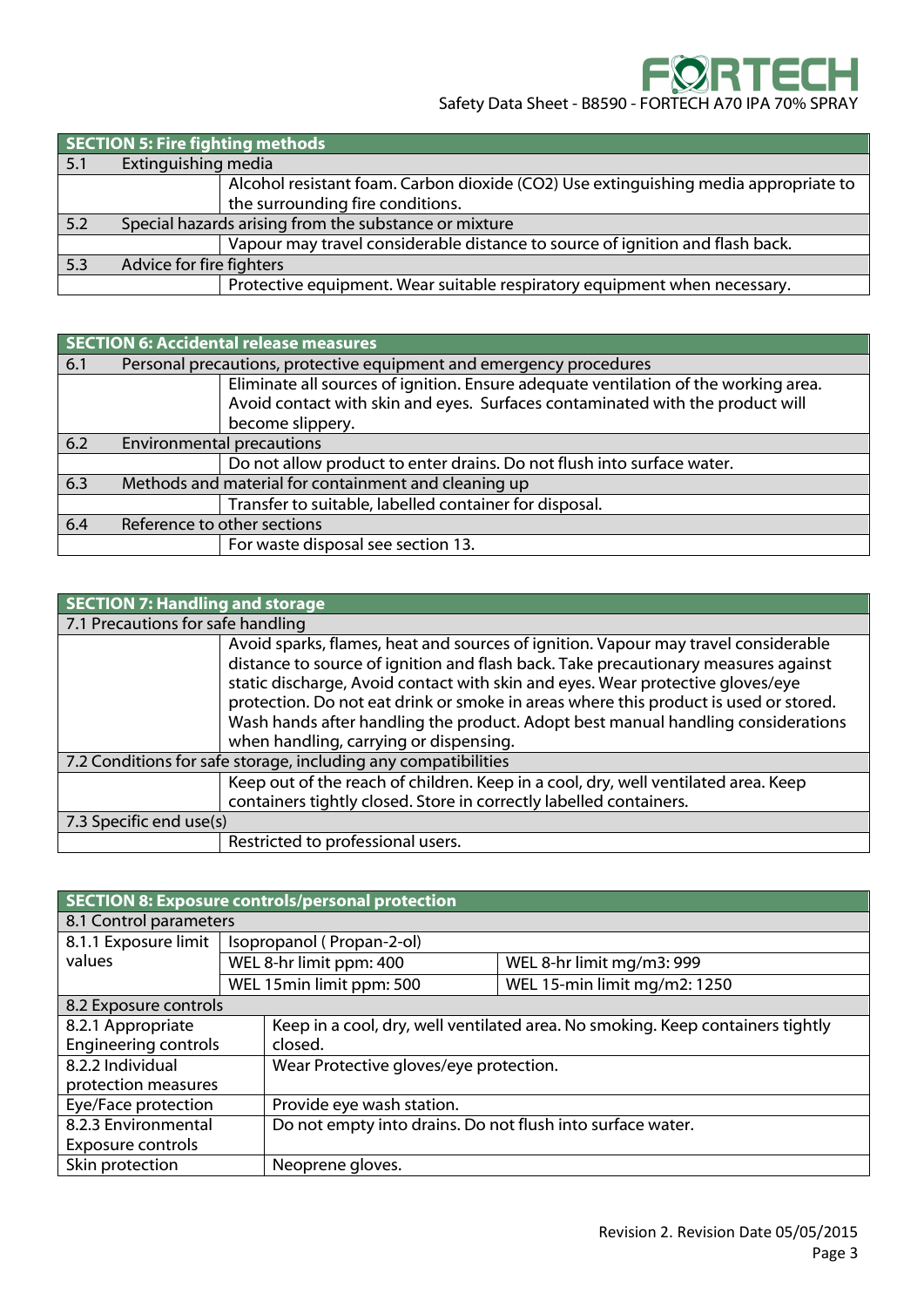| <b>SECTION 9: Physical and chemical properties</b> |                                                           |  |
|----------------------------------------------------|-----------------------------------------------------------|--|
|                                                    | 9.1 Information on basic physical and chemical properties |  |
| State                                              | Liquid                                                    |  |
| Colour                                             | Clear                                                     |  |
| Odour                                              | Alcoholic.                                                |  |
| Flash point                                        | 18.7 <sub>OC</sub>                                        |  |
| <b>Relative Density</b>                            | $0.83 - 0.89$                                             |  |
| Solubility                                         | Soluble in water                                          |  |

| SECTION 10: Stability and reactivity    |                                                                          |  |
|-----------------------------------------|--------------------------------------------------------------------------|--|
| 10.1 Reactivity                         |                                                                          |  |
|                                         | Avoid sparks, flames, heat and sources of ignition.                      |  |
| 10.2 Chemical stability                 |                                                                          |  |
|                                         | Stable under normal conditions. Will not decompose if stored and used as |  |
|                                         | recommended.                                                             |  |
| 10.3 Possibility of hazardous reactions |                                                                          |  |
|                                         | Strong acids and strong bases. Strong oxidising agents.                  |  |
| 10.4 Conditions to avoid                |                                                                          |  |
|                                         | Heat, sparks and open flames.                                            |  |
| 10.5 Incompatible materials             |                                                                          |  |
|                                         | Strong acids and strong bases. Strong oxidising agents.                  |  |
| 10.6 Hazardous decomposition products   |                                                                          |  |
|                                         | Burning produces irritating, toxic and noxious fumes.                    |  |

| <b>SECTION 11: Toxicological information</b> |                                                                             |  |
|----------------------------------------------|-----------------------------------------------------------------------------|--|
| 11.1 Information on toxicological effects    |                                                                             |  |
| Acute toxicity                               | Based on available data the classification criteria are not met.            |  |
| Skin                                         | Based on available data the classification criteria are not met.            |  |
| corrosion/irritation                         |                                                                             |  |
| Serious eye                                  | May cause serious eye irritation.                                           |  |
| damage/irritation                            |                                                                             |  |
| Respiratory or skin                          | Based on available data the classification criteria are not met.            |  |
| Sensitisation                                |                                                                             |  |
| Germ cell                                    | No mutagenic effects reported.                                              |  |
| mutagenicity                                 |                                                                             |  |
| Carcinogenicity                              | No carcinogenic effects reported.                                           |  |
| Reproductive                                 | No teratogenic effects reported                                             |  |
| toxicity                                     |                                                                             |  |
| STOT-single                                  | Not classified as a specific target organ toxicant after a single exposure. |  |
| exposure                                     |                                                                             |  |
| STOT-repeated                                | No classified as a specific target organ toxicant after repeated exposure.  |  |
| exposure                                     |                                                                             |  |
| Aspiration hazard                            | Based on available data the classification criteria are not met.            |  |
| 11.1.4 Toxicological Information             |                                                                             |  |
|                                              | No data available                                                           |  |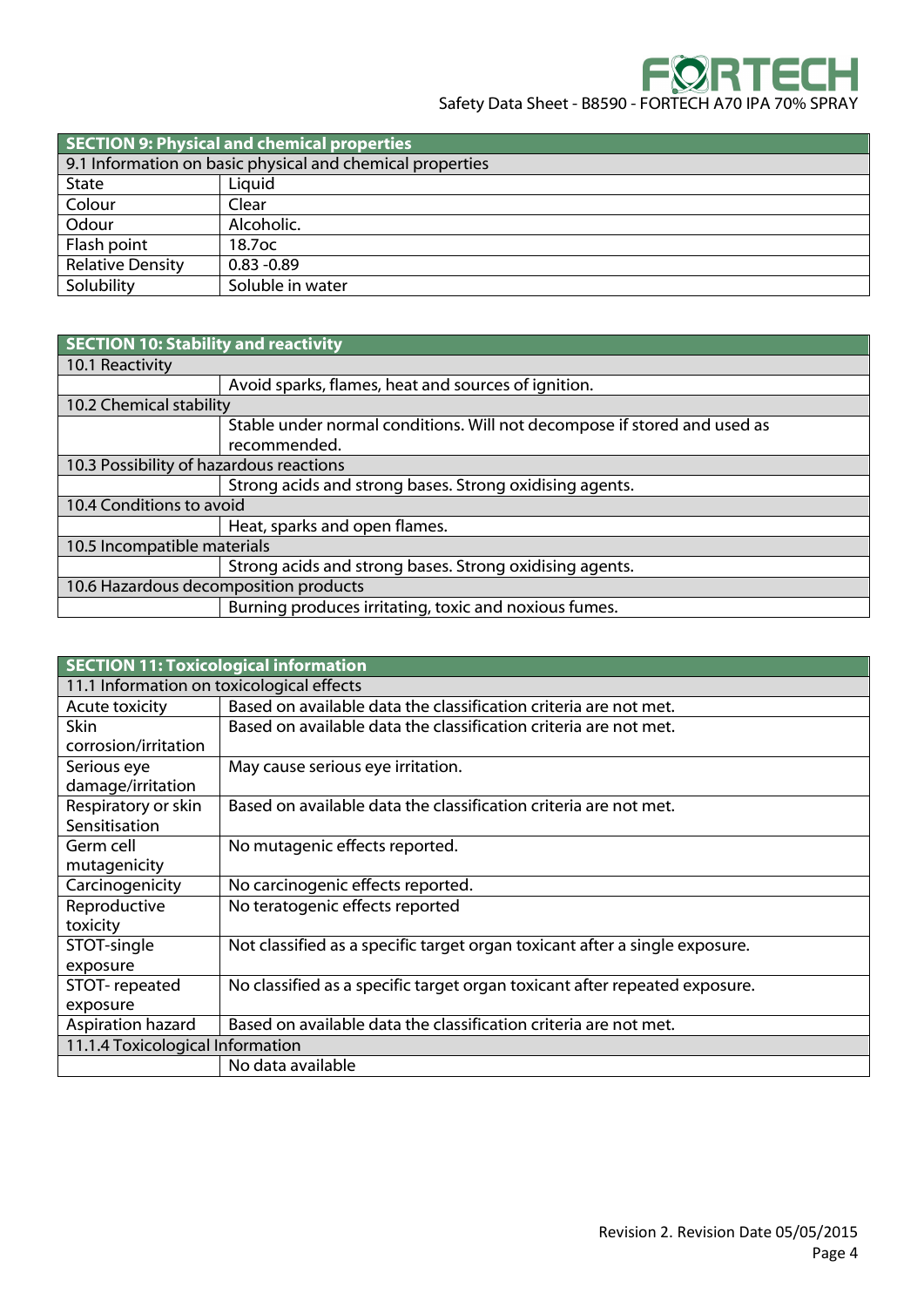| <b>SECTION 12: Ecological information</b> |                                                                                                                                                                                                                                                                                                                                                                                                    |  |
|-------------------------------------------|----------------------------------------------------------------------------------------------------------------------------------------------------------------------------------------------------------------------------------------------------------------------------------------------------------------------------------------------------------------------------------------------------|--|
| 12.1 Toxicity                             |                                                                                                                                                                                                                                                                                                                                                                                                    |  |
|                                           | No data available                                                                                                                                                                                                                                                                                                                                                                                  |  |
| 12.2 Persistence and degradability        |                                                                                                                                                                                                                                                                                                                                                                                                    |  |
|                                           | The surfactants(s) contained in this preparation complies (comply) with the<br>biodegradability criteria as laid down in Regulation (EC) No. 648/2004 on detergents.<br>Data to support this assertion are held at the disposal of the competent authorities of<br>the Member States and will be made available to them, at their direct request or at the<br>request of a detergent manufacturer. |  |
| 12.3 Bioaccumulative potential            |                                                                                                                                                                                                                                                                                                                                                                                                    |  |
|                                           | No data is available on this product.                                                                                                                                                                                                                                                                                                                                                              |  |
| 12.4 Mobility in soil                     |                                                                                                                                                                                                                                                                                                                                                                                                    |  |
|                                           | The product is soluble in water.                                                                                                                                                                                                                                                                                                                                                                   |  |
| 12.5. Result of PBT and VPvB assessment   |                                                                                                                                                                                                                                                                                                                                                                                                    |  |
|                                           | This product does not contain any PBT or VPvB substances                                                                                                                                                                                                                                                                                                                                           |  |
| 12.6 Other adverse effects                |                                                                                                                                                                                                                                                                                                                                                                                                    |  |
|                                           | Not known.                                                                                                                                                                                                                                                                                                                                                                                         |  |

| SECTION 13: Disposal considerations |                                                                                                                                                                                                                                                                                          |  |
|-------------------------------------|------------------------------------------------------------------------------------------------------------------------------------------------------------------------------------------------------------------------------------------------------------------------------------------|--|
| 13.1 Waste treatment methods        |                                                                                                                                                                                                                                                                                          |  |
|                                     | Contact a licensed waste disposal company. Dispose of as special waste in compliance<br>with local and national regulations. For disposal within the EC, the appropriate code<br>to the European Waste Catalogue (EWC) should be used. Empty containers can be<br>sent to landfill after |  |

| <b>SECTION 14: Transport Information</b> |                                                  |  |
|------------------------------------------|--------------------------------------------------|--|
| 14.1. UN number                          |                                                  |  |
|                                          | UN 1219 Isopropanol                              |  |
| 14.2. UN proper shipping name            |                                                  |  |
|                                          | Flammable Liquid                                 |  |
| 14.3 Transport hazard class              |                                                  |  |
| <b>ADR/RID</b>                           | Class 3 Limited quantities LQ8 Tunnel code (D/E) |  |
| <b>IMDG</b>                              | 3                                                |  |
| <b>IATA</b>                              | 3                                                |  |
|                                          | Limited Quantity Packing Inst: Y441              |  |
| 14.4 Packing Group                       |                                                  |  |
| Packing group                            | Ш                                                |  |
| 14.5. Environmental Hazards              |                                                  |  |
| Environmental                            | No                                               |  |
| hazards                                  |                                                  |  |
| Marine pollutant                         | <b>No</b>                                        |  |
| 14.6 Special precautions for user        |                                                  |  |
|                                          | Not applicable                                   |  |